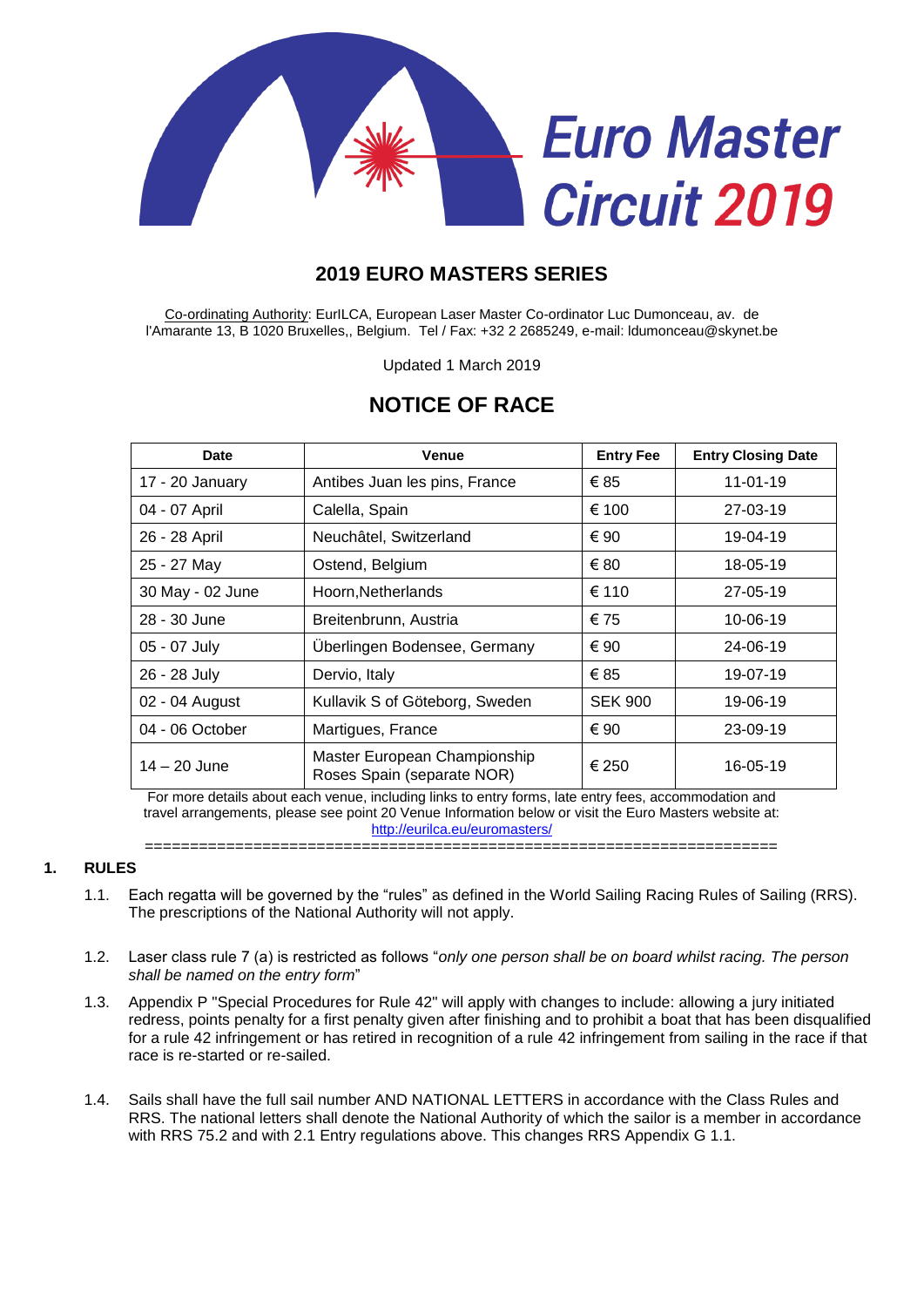## **2. ENTRY REGULATIONS**

2.1. Only current fully paid members of the International Laser Class Association may enter the regatta. These memberships shall be with the Laser Fleet/District Association and with the World Sailing National Authority of the country, where the sailor normally sails, even though such place may not be his permanent residence; however, such member, for any valid reason and with the approval of both District Chairmen, may select instead the Fleet/District and the World Sailing National Authority in which he has permanent residence in accordance with the ILCA constitution article 10 (3) and ILCA rule part two article 9. The sailor can only be member of one Laser Fleet/District Association. The World Sailing number of the sailor must be with the World Sailing National Authority as defined above.

During registration each sailor will be required to show clear written evidence of current membership of their national Laser Association.

- 2.2. Crew substitution of the registered sailor is not permitted.
- 2.3. Competitors shall reach the following ages during 2019:

| Age group    | <b>Master Category</b>                          |
|--------------|-------------------------------------------------|
| 35 to 44     | Laser Standard Apprentice Master (men only)     |
|              | Laser Radial Apprentice Master (men and women)  |
| 45 to 54     | Laser Standard Master (men only)                |
|              | Laser Radial Master (men and women)             |
| 55 to 64     | Laser Standard Grand Master (men only)          |
|              | Laser Radial Grand Master (men and women)       |
| 65 and over  | Laser Radial Great Grand Master (men and women) |
|              | Laser Standard Great Grand Master (men only)    |
| 75 and over  | Laser Radial Legend                             |
| 35 and older | Laser 4.7 (Women only)                          |

2.4 Any sailor who has not, by the closing time for registration, completed registration at the venue will be removed from the list of sailors for that event and will not be scored at that event. This also applies to sailors who have complied with all other entry requirements.

## **3. ENTRY FEES & MAILING ADDRESSES FOR ENTRIES**

Entries must be made by the date specified on the EurILCA website. Payment of entry fees may be made on site at some regattas provided the competitor has entered and sent the completed entry form to be received by the entry closing date. Please check the information on the EurILCA website for individual regattas. Where on site entry is available, sailors who did not complete an entry form by the entry closing date, or sailors who cannot show confirmation that the host has received their entry form by the entry closing date, will be charged the late entry fee. See also Notice of Race 2.4.

## **4. MEASUREMENT/INSPECTION**

Boat and equipment may be inspected at any time for compliance with the class rules, wet clothing rules and sailing instructions at the discretion of the regatta measurer, class representative, race committee or international jury.

## **5. SAILING INSTRUCTIONS**

Copies of Sailing Instructions will be available from the Race Offices and/or the local website of the organising club the latest one day before the Regatta/s.

## **6. RACING FORMAT / COURSES**

The courses will be detailed in the sailing instructions. In principle, trapezoid courses will be used with inner and outer loops. The target time for the first boat in each race will be 50 minutes.

Three races will be scheduled per day, back to back. More than 3 races will not be allowed.

There will be a separate start for the Laser Standard and Laser Radial Rigs and for the Laser 4.7 if there are at least 5 competitors.

Under 60 participants in each fleet (Laser, Laser Radial or Laser 4.7) : Fleets should not be split. If there are between 60 and 110 participants in one or more fleets (Laser or Laser Radial), then the organisers may decide whether to split the fleet(s) or not. If there are split fleets there is no finals series all races will be round robin. The Organizing Committee has the right to determine the number of participants to create the fleets. These fleets will be composed of one or several age categories of the same Rig, in order to form fleets of approximately 20 to 60 participants. The Sailing Instructions will describe the fleet's composition procedure.

## **7. BOATS AND EQUIPMENT**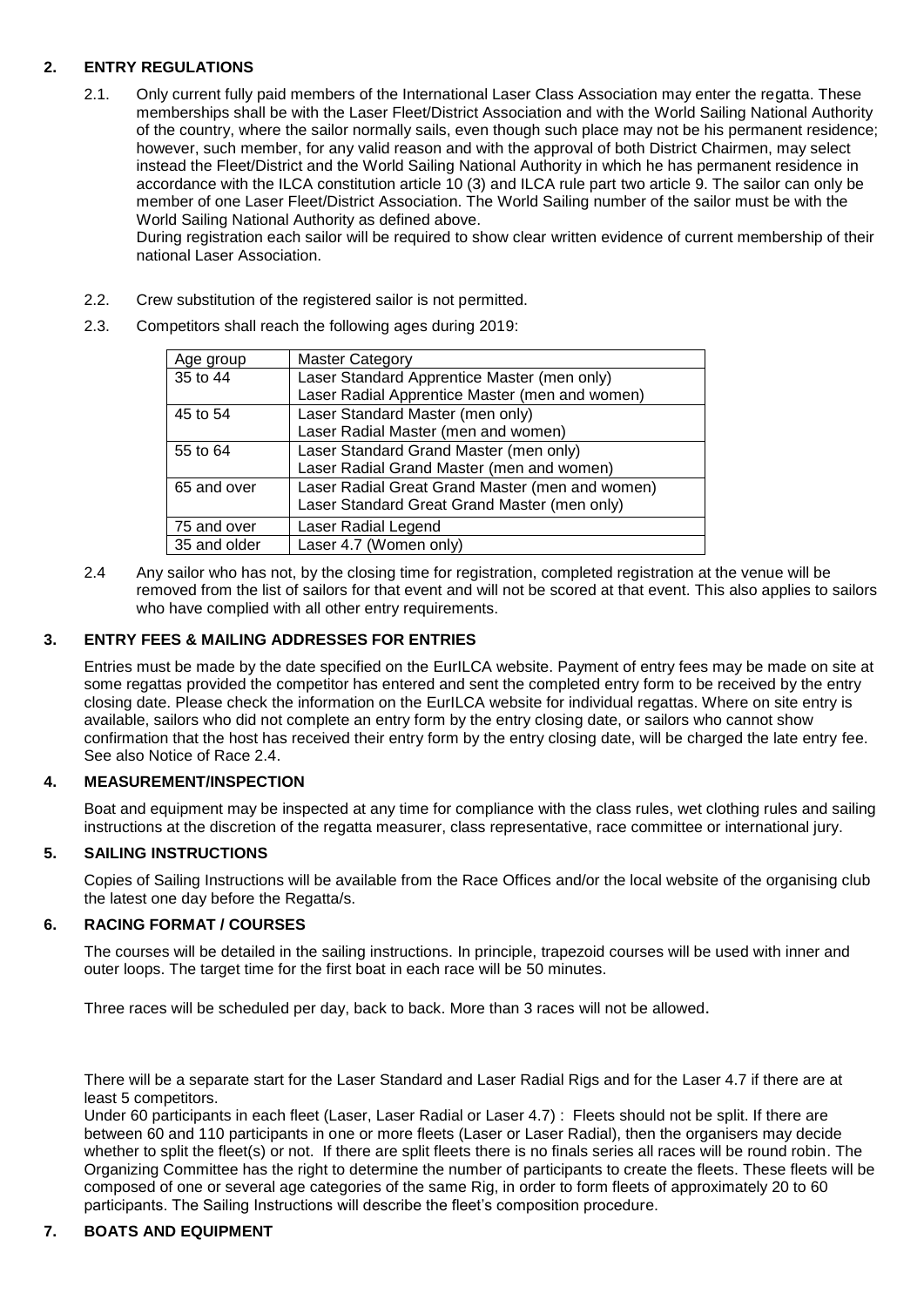- 7.1. All competitors shall use only one hull, sail, mast, boom, centreboard and rudder.
- 7.2. In the event of damage, boats and equipment may only be substituted with the written permission of the Equipment inspector, Jury or Race Committee. If the damage occurs later than 90 minutes before the first scheduled start on a racing day and before the start of the last race of the day, provisional verbal permission shall be obtained from the Equipment inspector, Jury or Race Committee and the written permission of the Equipment inspector, Jury or Race Committee shall be applied for before the end of Protest Time at the end of the day in which the substitution takes place.
- 7.3. Women competitors shall place a red diamond on each side of their sail (back to back). The diamond shall be 240mm high and 180mm wide +/- 5mm and shall be located in the centre of the sail immediately above the top batten with Laser class rule 4(g).

#### **8. PROGRAMS**

The programs of the individual regattas are detailed below. Further information may be obtained from the website of the organising club and / or the Notice of Race of the individual regatta.

#### **9. INTERNATIONAL JURY**

An international jury may be appointed in accordance with RRS Appendix N and perform the duties listed in RRS Appendix N2. Their decisions will be final as provided in rule 70.5 RRS.

#### **10. WHISTLE SYSTEM**

To encourage boats to take penalties afloat, jury/protest committee members may blow a whistle when they see what they believe to be a breach of a rule.

#### **11. ALTERNATIVE PENALITIES**

For protests where only a rule of Part 2 is alleged to have been broken, an arbitration hearing may be offered prior to any formal protest hearing.

#### **12. RADIO COMMUNICATION**

A boat shall neither make radio communication while racing nor receive radio communications not available to all boats. This restriction also applies to mobile telephones.

## **13. ANTI DOPING & DRUG TESTING**

Competitors shall comply with rule 5 and ISAF Regulation 21 Anti-Doping Rule and Anti-Doping Code, which ban the use of drugs. Drugs testing may take place during the event.

#### **14. SAFETY**

Competitors shall wear personal flotation devices at all times when afloat, except briefly when changing or adjusting clothing or personal equipment. Wet suits and dry suits are not personal flotation devices. This changes rule RRS 40.

#### **15. SCORING**

15.1. Individual Regattas

The Low-Point Scoring System (RRS Appendix A) will apply.

A minimum of 1 completed race is required to validate the individual regatta.

When 4 or more races are completed, 1 race score will be excluded.

There will be separate rankings for each Master category as defined in 16.1 Prizes below. It will be by extraction for each age category from the overall position in the Laser Standard fleet and Laser Radial fleet unless there is more than one start in the Laser Standard or Laser Radial fleets when the ranking will be extracted from the overall position in the starting fleet. A separate ranking will be extracted from each age category for the Laser Radial women. The Radial Legend Masters (75 & Over) result will be determined by the series score in the combined Great Grand Master and Radial Legend Master fleet. (Note: This result will be extracted from the overall result and published without recalculation.). The fleet rankings are for information only (no overall winners of the Standard or Radial fleet).

If a points scoring penalty would result in a score worse than DSQ, the penalty will be that corresponding to DSQ. The scores of other boats will not be changed.

#### 15.2. Overall Series

The overall Series ranking will be composed by adding the results (position, not points) for each age category at each individual regatta. A separate ranking will be made for each age category for the Laser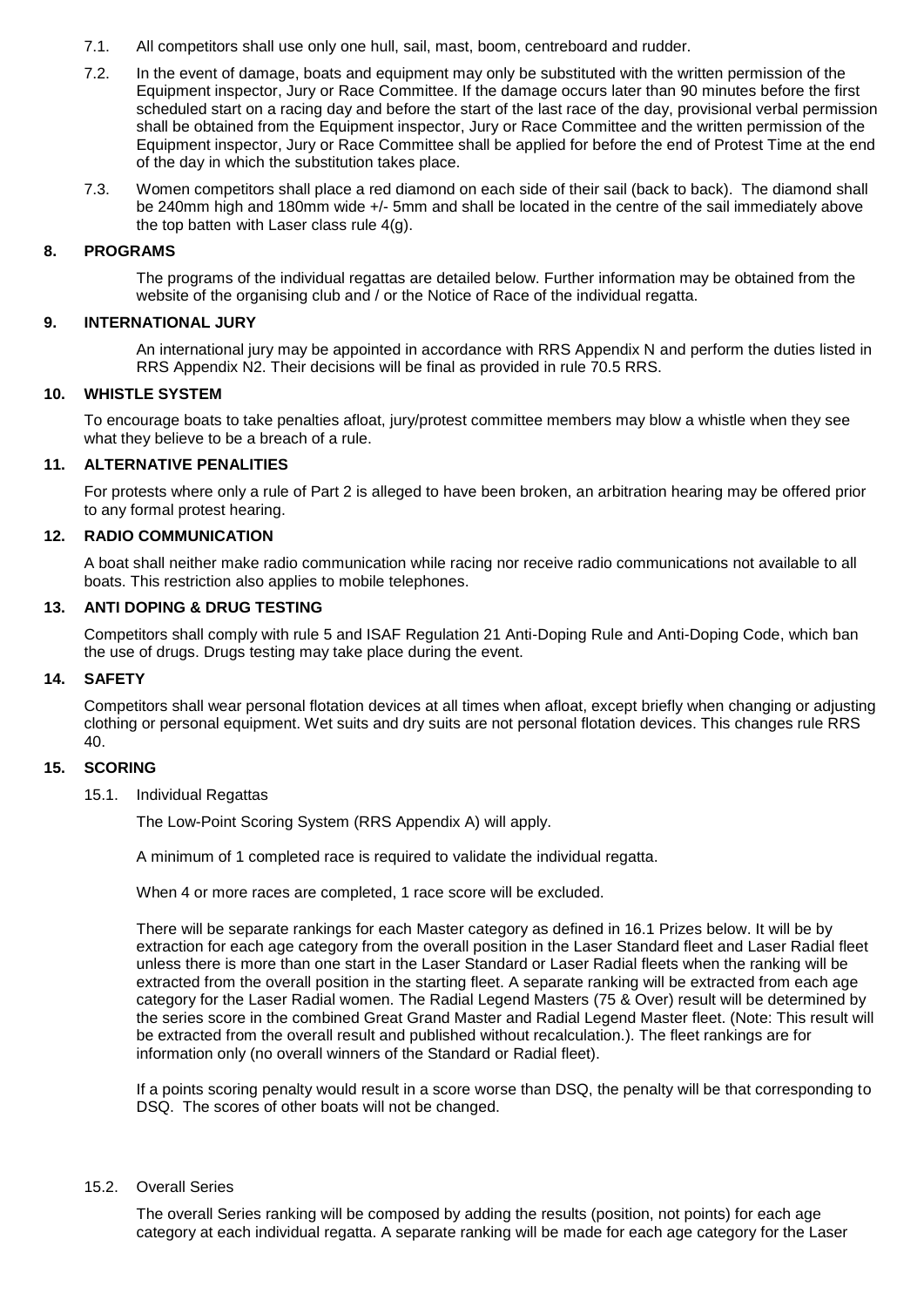Radial women.

The 2019 Euro Masters Series consist of the 11 regattas as of this Notice of Race for the Series plus the European Master Championship for a total of 12 regattas. A minimum of 2 regattas must be sailed by a competitor to be included in the 2019 Euro Master Series ranking and a competitor's best 3 results will be scored for the Overall Series ranking. For regattas not sailed a competitor gets DNC based on the total number of participants in the category for the whole Series.

The winner shall be the competitor with the lowest total score. When there is a tie on the total points between two or more boats, the tie shall be broken in favour of the boat with the most first places, and when any such boats remain tied, the most second places and so on, if necessary for such races as count for total points. When the tie still remains, it shall stand as part of the final series results. This changes RRS A8.

#### **16. PRIZES**

16.1. Prizes for each Regatta will be awarded in the following Master categories.

Standard Fleet: Laser Apprentice Standard (35 to 44 years) Laser Master Standard (45 to 54 years) Laser Grand Master Standard (55 to 64 years) Laser Great Grand Master Standard Men (from 65)

Laser Radial Fleet: Laser Apprentice Radial Men (35 to 44 years) Laser Apprentice Radial Women (35 to 44 years) Laser Master Radial Men (45 to 54 years) Laser Master Radial Women (45 to 54 years) Laser Grand Master Radial Men (55 to 64 years) Laser Grand Master Radial Women (55 to 64 years) Laser Great Grand Master Radial Men (from 65) Laser Great Grand Master Radial Women (from 65) Laser Great Grand Master Standard Men (from 65) Laser Legend (from 75)

Laser 4.7 Fleet: Laser 4.7 Women Overall

#### 16.2 Overall Series

EurILCA prizes will be awarded in each category .

## **17. PHOTOGRAPHY CONSENT**

By entering the Championships competitors accept that they may be photographed and/or videotaped participating in the race and/or using the regatta facilities and they consent to the taking of such images and to the use, reuse, publication and republication of such images in any media, in conjunction with the competitor's name or not, without compensation and without the competitor's approval of such images or any use thereof.

## **18. LIABILITY**

The Sailing Clubs, the National Authorities, EurILCA, their officers, members and volunteers do not accept liability for loss of life or property, personal injury or damage caused by or arising out of the Euro Masters Series regattas

All those taking part in an event do so at their own risk and responsibility. Attention is drawn to the RRS Fundamental Rule 4 – Decision to Race, which states: "The responsibility for a boat's decision to participate in a race or to continue racing is hers alone".

The establishment of the Notice of Race and the Sailing Instructions in no way limits or reduces the complete and unlimited responsibilities of a competitor being solely and entirely responsible for the management of a boat he or she is sailing.

A competitor shall maintain their boat in a safe and seaworthy condition.

A competitor is wholly and exclusively responsible for third party liability insurance on the boat that he or she is sailing and for his or her personal accident and health insurance. Insurance requirements details for each regatta can be found in the regatta information below.

All competitors shall be insured with valid third party liability insurance with a minimum cover of €1,500,000 (1.5 million Euros) per event or equivalent there of in any other currency.